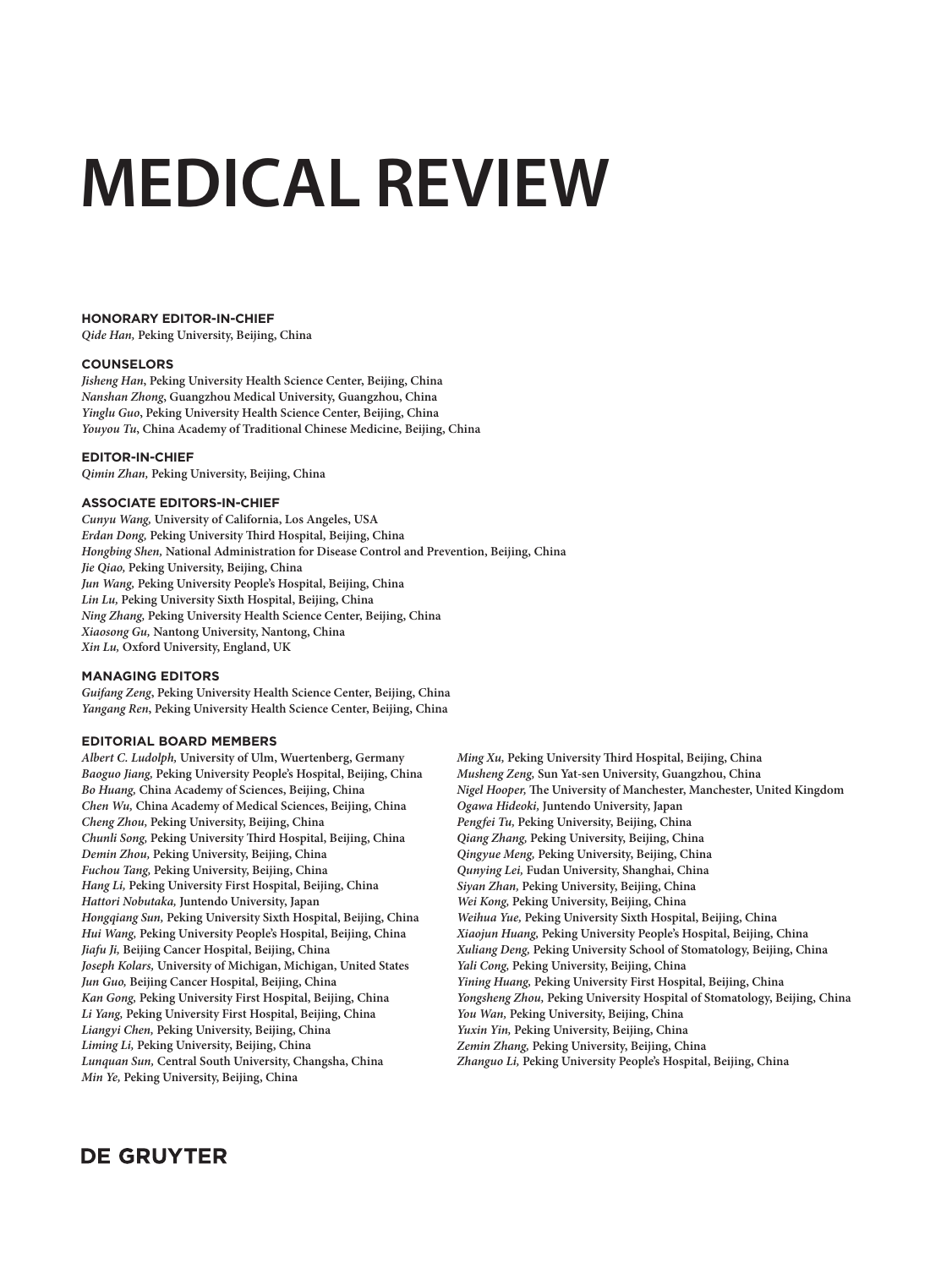*Medical Review* (MR) is a peer reviewed open access journal affiliate to Peking University Health Science Centre. MR publishes high-quality internationally competitive review articles on cutting-edge progress and achievement from various areas of medical science, specifically focuses on clinical medicine, basic medicine, preventive medicine, medical ethics and multidisciplinary and emerging topics. MR is also committed to promote fundamental benefits among medical research communities, decision-makers and the public by conscientiously reviewing strategical and macro-level policies on medical-related issues and public health.

#### SPECIAL STATEMENT

All articles published in this journal represent the views of the authors and do not reflect any official policy of the Medical Review. Authors are solely responsible for their manuscripts and data published in the journals and any mistakes in the published articles. Publication does not constitute endorsement by the journal. No part of the journal should be reproduced or transmitted in any form or by any means without written permission from the journal.

ISSN: 2749-9642 Print ISSN: 2097-0733 (applies for copies in China) CN: CN 10-1793/R

ONLINE SUBMISSION https://mc.manuscriptcentral.com/mr

All information regarding notes for contributors, online submission, open access, back volumes and orders is available online at www.degruyter.com/mr or www.mrjournal.org

**EDITOR-IN-CHIEF** Qimin Zhan, Peking University, Beijing, China

**EDITORIAL OFFICE** No. 38 Xueyuan Road, Haidian District, Beijing 100191, China. Tel.: +86 (010) 82 80 55 81, E-mail: mr@mrjournal.org

**RESPONSIBLE INSTITUTION** Ministry of Education People's Republic of China

**SPONSOR** Peking University, No. 5, Yiheyuan Road, Haidian District, Beijing

**JOURNAL COORDINATOR** Alexander Görlt, De Gruyter, Genthiner Str. 13, 10785 Berlin, Germany. Tel.: +49 30 260 05 234, E-mail: alexander.goerlt@degruyter.com

**RESPONSIBLE FOR ADVERTISEMENTS** Markus Kügel, De Gruyter, Rosenheimer Str. 143, 81671 München, Germany. Tel.: +49 89 76 902 424, E-mail: anzeigen@degruyter.com

**TYPESETTING** TNQ Technologies, Chennai, India

**PRINTING** Beijing Shengpin Fashion Technology Development Co., Ltd.

Published by Walter de Gruyter GmbH on behalf of © 2022 Peking University Health Science Center, China